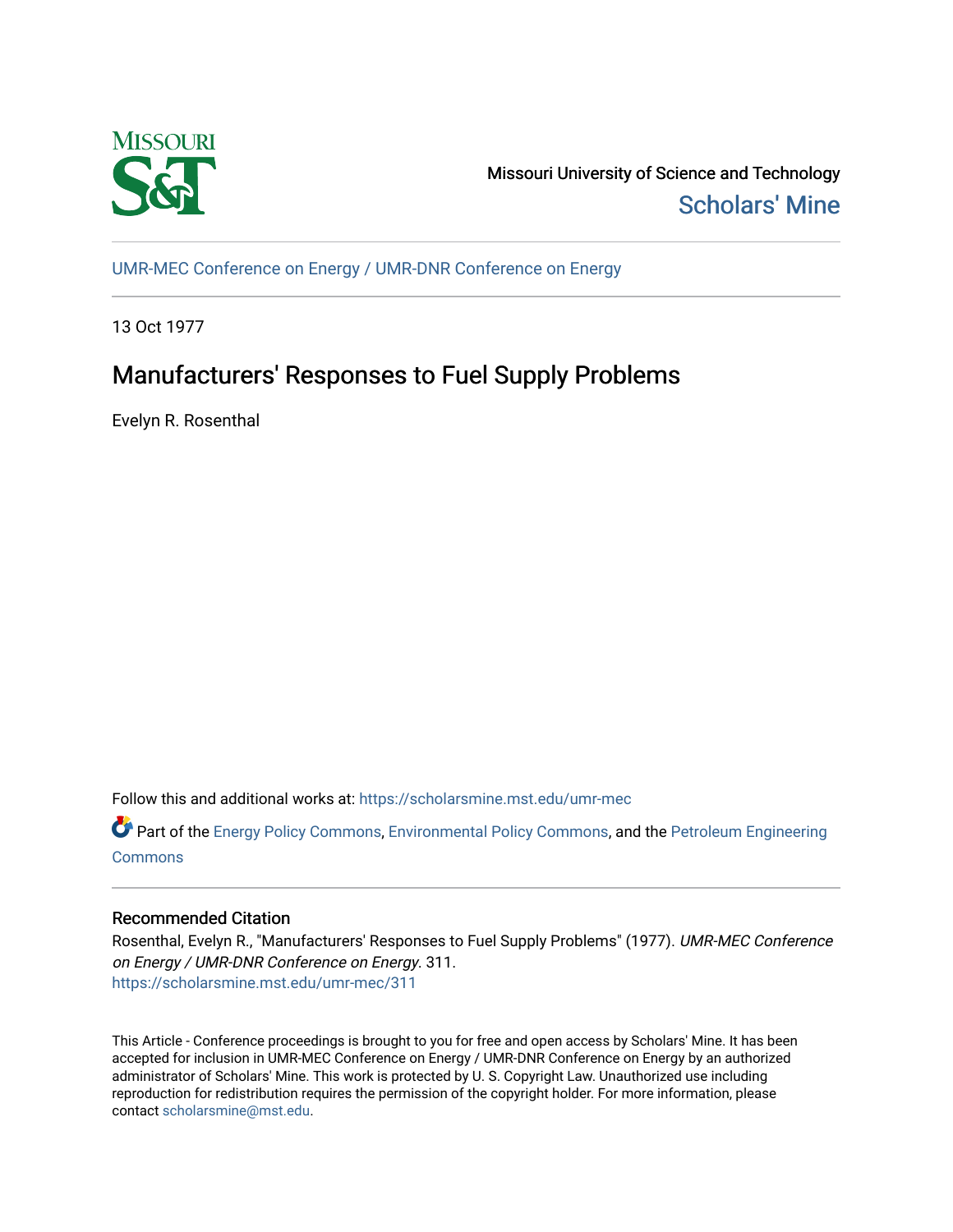#### MANUFACTURERS' RESPONSES TO FUEL SUPPLY PROBLEMS

Evelyn R. Rosenthal State University of New York Binghamton, New York

## Abstract

The progress of energy conservation in industry was investigated with the aim of identifying barriers to strong energy conservation efforts. One of these barriers proved to be fuel supply problems as exemplified by the natural gas shortage of 1976-77.

#### 1. INTRODUCTION

Widespread awareness of our national profligate use of non-renewable fuels dates **from** the events of Winter 1973-74. I will not recount those events here except to note that fuel use awareness rose in step **with** fuel prices. (1) Management in manu**facturing** plants prudently instituted en**ergy** conservation programs, often with unexpected returns of fuel savings as high **as 307»** from small investments in labor and **equipment.** From the point of view of en**ergy** conservation in industry, the oil **crisis** accomplished in a short time much **more than** had the ideas and exhortations **of** scientists, technicians and conservationists. However, industry's accomplish**ments** in energy conservation still lag **behind** what many analysts in and out of **industry** believe to be technologically **possible** and economically feasible. (2) **Writing** in Science on 19 April 1974, Charles A. Berg, then chief engineer at the Federal Power Commission, speculated on **the** reasons for this. (3) He surmised that barriers to the adoption of more energy-efficient equipment and procedures **by** industry were not, in 1974, technologi**cal** nor economic but institutional and political. In Berg's view, increased awareness on the part of industrial mana**gers** of the economic potential of fuel conservation would lead to rapid disman**tling** of institutional barriers and sub**stantial** reductions in the energy needs of **industry.** As with most predictions in the

field of organizational behavior, Berg's proved to be only partly true.

Beginning in the Spring of 1977 a team of researchers from the State University of New York at Binghamton examined a sample of industry's energy conservation activities. (The research team includes E. Rosenthal, assistant professor of sociology, S. Hsu, associate professor of geography, E. Hughs and S. Sutherlan, graduate students in geography. The research is supported under a contract from the Federal Energy Research and Development Administration to the State University of New York Research Foundation.) We sought to identify the institutional and political barriers to more efficient industry use of fuel. One of those barriers proved to be uncertainty of fuel supplies, as experienced by industrial users of natural gas during the Winter of  $1976 - 77$ . describe briefly the course of energy conservation efforts up to 1976 as a background for demonstrating the effects of the gas shortage on conservation efforts. Some of the organizational conditions conducive to rapid adoption of energy conservation measures by 1976 will be suggested. More specifically, I will focus on the role of the natural gas crisis as a barrier to energy conservation by presenting examples of management's coping strategies when faced with gas supply curtailments. Last, I will explore the implications of those strategies for the future of energy conservation in industry.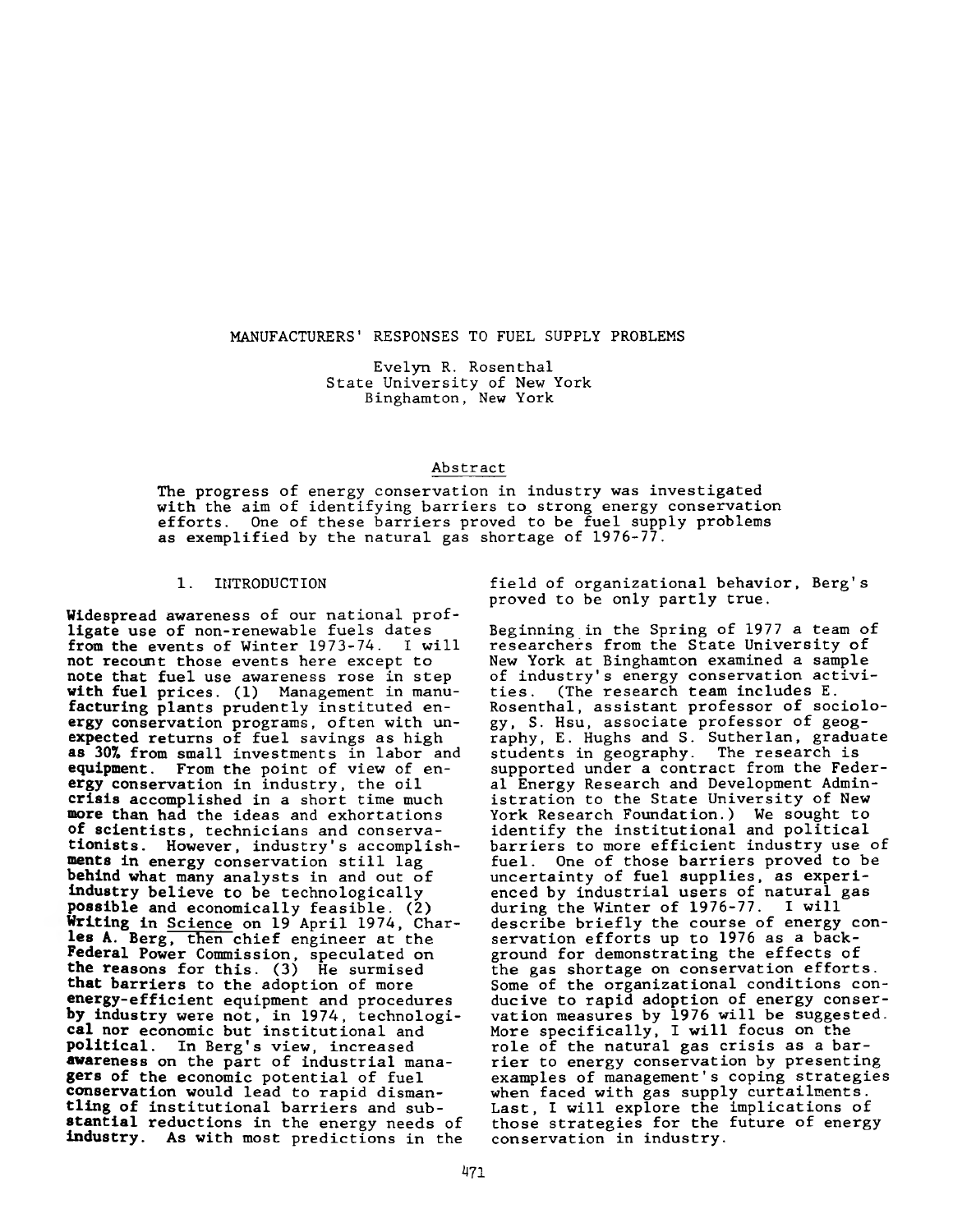# 2. DATA SOURCES AND METHODOLOGY

This past Spring and Summer we interviewed executives and managers in 31 manufacturing plants in two Northeastern metropolitan areas. We chose our 31 case studies on the basis of diversity of plant size, product, fuel needs, age, level of automation and current rate of expansion in order to test Berg's model of rational corporate decision-making in a wide variety of technological and organizational contexts.\* Our interviews were mainly open-ended discussions of how management was dealing with energy problems of rising fuel prices and natural gas shortages, but also included several structured questions on plant fuel use patterns, the organization of the firm, proposed federal energy policy options, and details of management's information search behavior with respect to energy saving technology. In most plants, we were given access to records of fuel usage back to 1970. We were generously provided with data documenting management decisions on past energy conservation actions and future plans. Where security clearance was not a problem, we were permitted to tape our interviews and walk through the plant.

The data gathered from these non-randomly chosen case studies can only be suggestive of management behavior in general; validation of the findings will rest on results from a broader study not yet completed. Designed primarily as a pilot project prefacing a national inquiry into the extent, nature and pace of industrial plants' energy conservation efforts, these case studies nevertheless afford an opportunity to examine in detail management's responses to recent natural gas supply problems.

3. THE PROGRESS OF ENERGY CONSERVATION PRACTICES IN INDUSTRY TO 1976

Most managers, confident of continuing general fuel price rises, and aware of the economic potential of conservation, did attack institutional barriers and adopt or

expand their use in the plant of energyefficient technologies and procedures. Energy-efficiency gains were most impressive in plant heating, cooling and ventilation; managers showed much more reluctance to risk innovations in production processes.\*\* In every plant we visited, management had done something about energy conservation; even the laggards in adopting energy conservation technologies had typically lowered thermostats in office areas and attended to some previously neglected maintenance chores, while the pioneers had completed energy audits, made capital investments in more energyefficient equipment, developed plans to meet plant-wide energy use goals, and in a few cases were experimenting with new production techniques. Plants weak in energy conservation actions had not yet begun to monitor energy use in any systematic manner nor had they conducted an energy audit; nine of the 31 plants were in this category. On the other hand, nine plants had responded strongly to energy conservation. The remaining 13 plants fell between these extremes. We based these judgments on the length of time since management had begun acting on conservation awareness as well as the extent of their implementation of conservation measures by 1976.

I need to emphasize here the subjective nature of these ratings in spite of our efforts to systematize them. Each plant was assigned a conservation score theoretically ranging from zero to 12 on the basis of our analysis of interview transcripts and notes from plant walkthroughs. The scores reflect organizational changes, technological innovations and the timing of these responses. The lowest score assigned was two; the highest 12.

Plants typically adopted few technological innovations without prior organizational changes. I will not list the diverse energy-efficient technological innovations here; our research team is preparing a full analysis of these changes. Organiza-

\*Rogers and Shoemaker (4) discuss the model of social change implicit in Berg's statements, and alternative models as well. Their work includes a comprehensive bibliography of empirical diffusion research from several theoretical traditions.

\*\*The historical tendency of U.S. industrial leadership, with few exceptions, to avoid risk-taking through innovations in the production process is documented by Strassman (5) for the 19th century. My own research, nearing completion, documents for the 20th century a conservative approach to production innovations on the part of U.S. industry that reflects exaggerated and often non-rationally based perceptions of risk.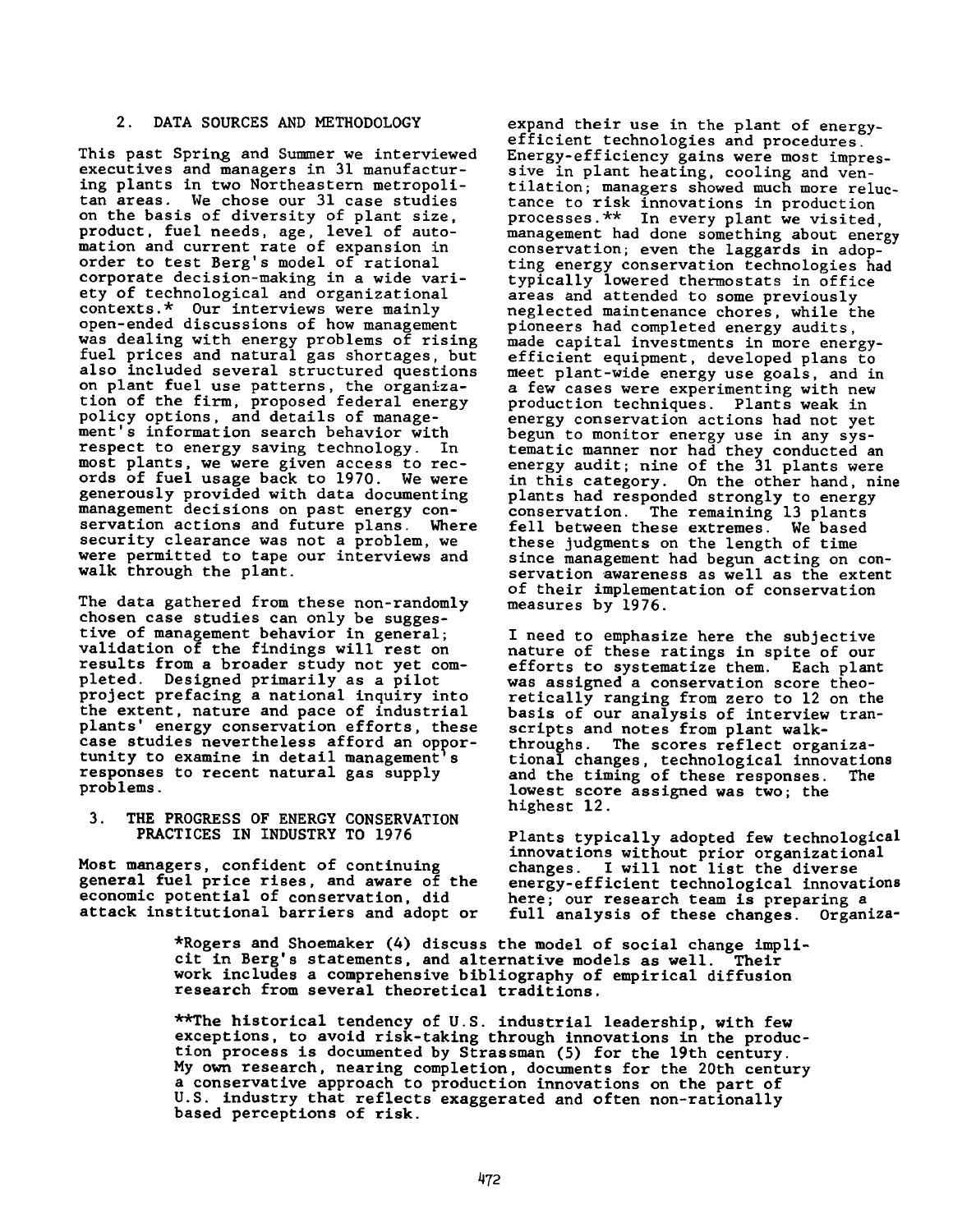tional changes that indicate a high priority for energy conservation include: close monitoring of fuel use in production and in work environment, assignment of responsibility for energy management to a high ranking executive, formation of an energy task force, information search behavior such as attendance at industry association or fuel supplier seminars, engagement of outside consultants, and modification of financial policy to permit extended payback periods for investments in energy efficiency. Although we observed no common time sequence among these actions, plants typically began with unsystematic attempts at improving plant maintenance and reducing fuel use for space heating and cooling. Those who would prove to be most successful in conservation soon assigned responsibility for energy management to an individual or permanent committee reporting directly to the plant's chief executive. When the chief executive assumed responsibility for energy management without benefit of a committee or energy officer, however, the results were at the extremes: either nothing more was accomplished or the plant's efforts were outstanding.

As summarized in Table 1, large plant size, rapid growth of production, relatively new plant equipment, a technicallytrained plant manager and plant autonomy in decision-making were important factors related to rapid adoption of many energy conservation measures. We were surprised to find that neither energy-intensiveness of plant production nor management' s perceptions of the causes or future direction of energy problems were related to energy conservation efforts. As expected, we found that gas shortages were suffered equally by those who had adopted conservation-oriented policies as well as those who had not.

Interviews at plants where efforts lagged supported the converse of Berg's contention that conservation actions follow economic incentives. In other words, weak conservation programs were associated with low management awareness of the economic potential of fuel efficiency measures. Typically, the managers and executives at these plants ranked fuel last, if at all, when recounting the factors that influence their decisions. But high awareness of the economic potential of energy conservation did not guarantee strong efforts to achieve energy savings. In four cases where management had been surprised by unexpectedly large cost savings from improved plant maintenance practices, conservation efforts went no further. Here, management rejected technological and organizational changes that would lead to conservation and instead pleaded preoccu-

pation with more urgent problems such as labor turnover, marketing difficulties or meeting production goals. Very old plant equipment or, at the other extreme, specially designed, highly automated plant equipment were mentioned by management as barriers to more effective energy conservation programs. In our sample, old or highly automated equipment was related to weak conservation programs, especially in plants with little local autonomy from centralized decision-making.

Table 1

Plant Characteristics and Energy Conservation Success (N=31)

Strength of Association

With Conservation

- Success Plant Characteristics
- strong plant decisions autonomous of centralized authority  $(n=13)$
- strong recent rapid growth of production (n=10)
- strong plant manager has technical/scientific training  $(n=16)$
- strong bulk of plant equipment at moderate level of automation (n=ll)
- moderate bulk of plant equipment 10 years old or less (n=ll)
- moderate 300 employees or more (n=12)
- no relationship management views energy problems as worsening in the future (n=21)
- no relationship management ascribes energy problems to political causes (n=14)
- no relationship high energy cost per dollar output (n=15)
- no relationship plant experienced gas cutback of 30% or more (n=18)

## 4. THE EFFECTS OF NATURAL GAS SUPPLY CURTAILMENTS OF 1976-77 ON THE PROGRESS OF ENERGY CONSERVATION PRACTICES IN INDUSTRY

Our case study results show a heterogeneity of responses to natural gas supply cur tailments in contrast to the similarity of management's general fuel price rise coping strategies described above.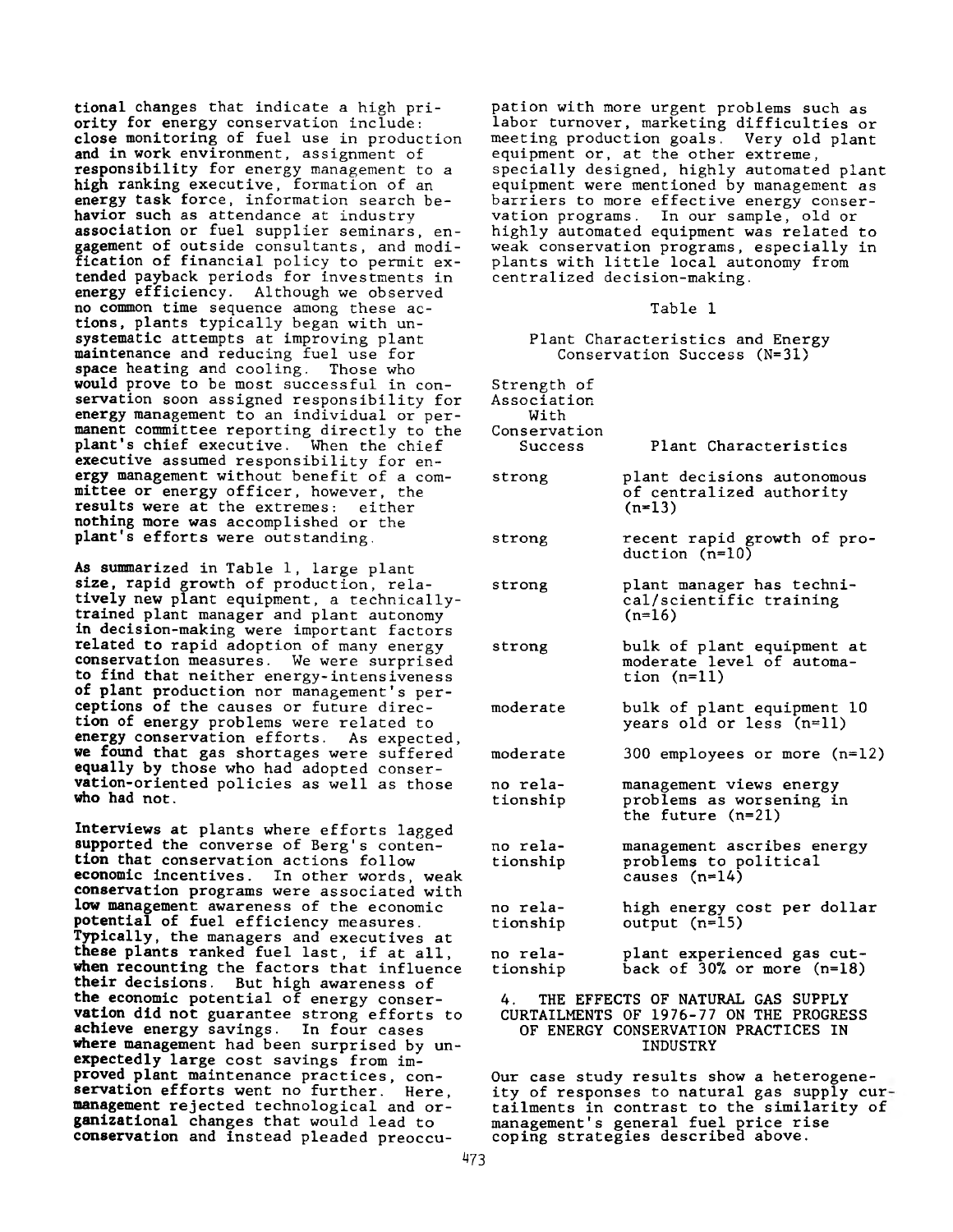Clearly, supply curtailments tested the ingenuity of management in a manner that the all-too-familiar problems of rising costs did not. The two challenges of management, that of rising rosts and of unavailability of natural gas at any cost, were perceived to be fundamentally different and to require responses that reflected this difference. Management saw the first challenge, rising fuel costs, as a hardship but not a crisis; most met the challenge by monitoring fuel use with an eye toward holding down costs and planning for the future on the assumption of continuing fuel price increases. To management, the second challenge of unavailability of natural gas at any cost was a major crisis if the plant depended on natural gas. Plant shutdowns were common; future plans regarding energy use showed a reordering of priorities away from holding down costs toward gaining independence from natural gas. Overall, our investigation suggests that industry's recent experience with managing gas supply curtailments worked against the goals of energy conservation. Some examples from our case studies will document this conclusion.

Of the 31 plants we studied, 18 had experienced moderate to severe natural gas supply problems, with all but two of these supply curtailments first coming during the Winter of 1976-77 (we define a curtailment of 30% or more of base year usage as moderate to severe). One plant had been cut back on gas the year before and another had had gas supply problems since 1975. Although management response to natural gas supply curtailments varied widely, concern for dollar or energy savings was unambiguously subordinated to the goal of maintaining control over production at all costs. Frequently, management's actions reflected the interaction of the timing of the gas curtailment with the economic and technological state of the plant. If a plant depended on natural gas for production or had no alternative fuel capacity for plant heating, immediate action was forced by the curtailment of gas supplies. The economic situation of the firm dictated whether the immediate action was to purchase a costly substitute fuel or curtail production to keep within fuel allotments.

Of the 18 plants cut back on gas, we saw only two cases where gas curtailment directly stimulated energy conservation. Both plants were already strongly committed to conservation goals and had acted early on that commitment. In one of these, a large chemical plant, management capitalized on the extensive publicity surrounding the natural gas shortages by

enlisting the cooperation of workers in an all-out plant conservation effort. Although the company was a leader in conservation, past attempts at this particular plant to engage workers directly in those efforts had met with apathy. In this case, conservation benefits persisted after the gas crisis subsided. This counterexample to our general conclusion is included here not only for the sake of fairness, but also to demonstrate that very special circumstances need to be present in order for the gas shortage to work for energy conservation. The unique recent history of each plant was often the determining factor in management's response. The energy manager of the plant, a chemical engineer, described to us the problem and his solution:

> When the gas curtailment came we anticipated it, we had been conserving before the actual curtailment came. In February the curtailment came, effective February 8, we were trying as much as we could to hold down the gas usage. Curtailment came in the form of a phone call saying we would be cut to plant protection levels. Now these plant protection levels were figured on 1972 volumes, volumes of the plant and the efficiency of the insulation, to maintain plant temperatures at 45 degrees so the pipes don't freeze and that other areas in the plant would<br>be protected. When the PSC can When the PSC came out they found that we were actually using less than what they had cut us to at plant protection levels. They cut us to 75 thousand cubic feet per day; we ended up running in the red line on the chart, nearer to 50 thousand per day. So, we ended up using less than we were supposed to be using for plant protection and keeping up our pro-<br>duction right along with it. It's duction right along with it. hard to push energy conservation on people working in a plant - we're not union here, we have no union problem -- but people get too uncomfortable, they start grumbling, girls in the office like the air conditioning on cold, the heat on hot -- and this kind of thing comes along. It just gives you that extra oomph you need to push conservation on the people. This is why we had the graph, so everybody knew where we stood. People got in the swing of this conservation thing and wanted to help. After the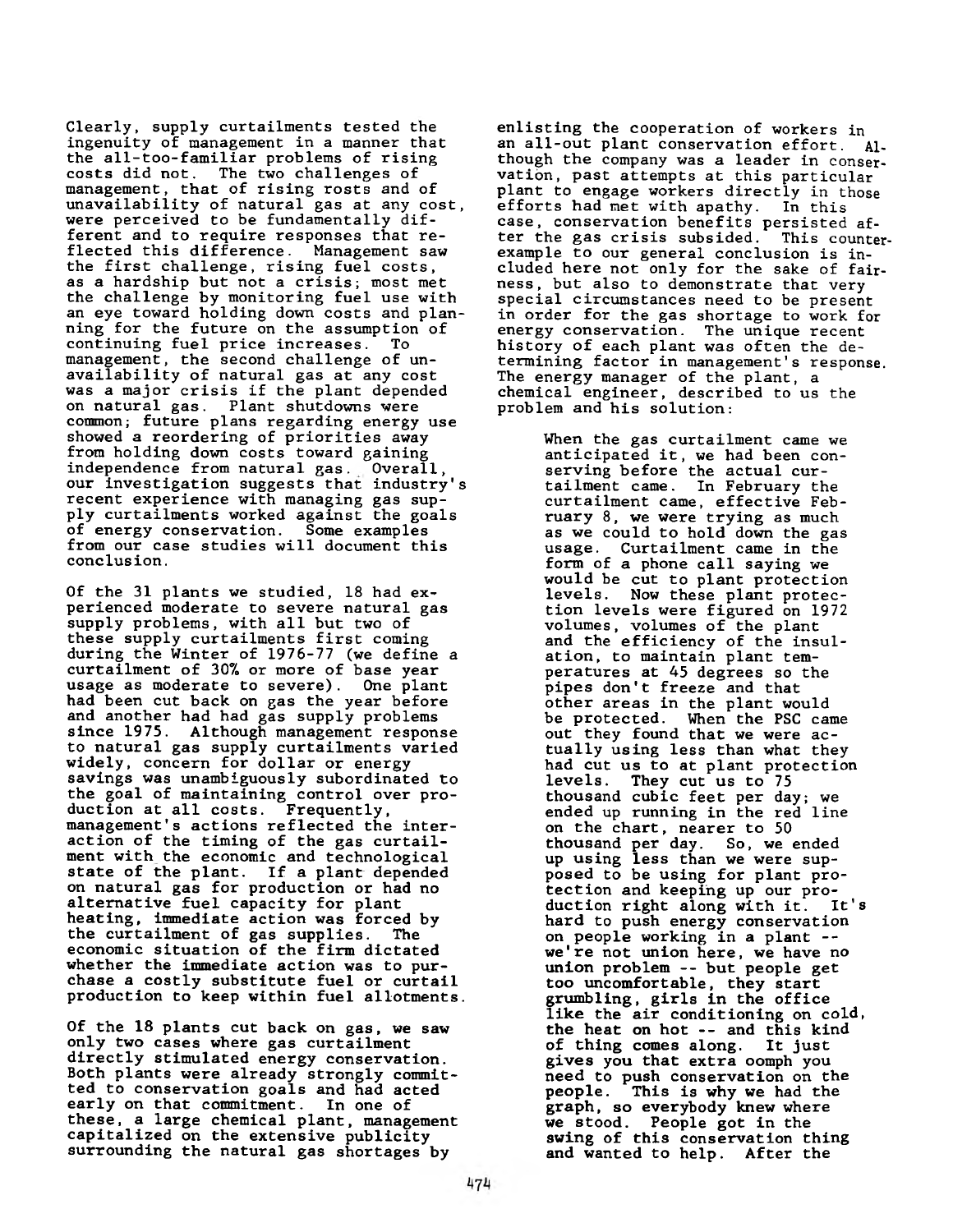initial impact it went over pretty good because they were happy to have their jobs. Other plants were being shut down.

This happy outcome was made possible by three fortuitous conditions: 1972 energyuse patterns served as the base year for calculating gas allocations, the plant's production had not grown since 1972, and energy conservation efforts since 1972 had been successful in reducing plant fuel needs by better than 30% and natural gas needs by closer to 50%. In two additional plants the gas shortage may later prove to have contributed indirectly to conservation: these two plants had done little to conserve energy in the past and managed the gas supply crisis by shutting down. However, the necessity of close monitoring of gas use to avoid penalties with minimum shutdown time led in both cases to the appointment of a full-time energy manager. As pointed out above, this organizational change often prefaced strong conservation efforts, and may well prove to stimulate energy conservation in the future in these two plants.

Since only two of the 18 plants that experienced gas supply cuts took actions conducive to energy conservation, the example cited above is most atypical in our group. More typical among our observations, and in sharp contrast to the case just cited, was the response in a second chemical plant. This plant's record in energy conservation was also excellent up to 1976 but cuts in gas supply reordered management priorities and discouraged continued conservation efforts. Again, top management led a strong energy conservation effort early on, but the plant had more than doubled its production capacity in the past four years. When natural gas curtailment came, the plant's allotment was based on use patterns generated prior to expansion but after energy conservation efforts had begun. The executive vicepresident of the firm, the chief executive at this particular plant and also a chemical engineer, described his dilemma:

> Within the past four years we have literally doubled our production facilities insofar as equipment, but there's no additional gas allowable for expansion. So, we had to put in an alternate type of equipment not as an alternate source [of fuel] but as a primary source -- which now is classed as alternate. Which in turn takes away some of the natural gas that we normally would be getting. This has posed many problems for us; the cost,

of course, is first. Now even with cost, during this last Winter -- propane is not as available as it has been, propane in some cases is classed as a byproduct of the natural gas industry -- we have had a great deal of problems maintaining enough propane from time to time to operate. We have since expanded our [propane] storage facilities as of this Spring. We have expanded our fuel oil storage facilities in preparation for this Winter. But we really have done, I believe, everything possible to reduce energy usage.

The plant did not shut down, and production was maintained by using propane gas where necessary at double the cost of natural gas. In addition, a new electrical heating system was installed in the Spring for office space. The total natural gas allotment has thus been freed for production use in the future, but at a cost that management considers unretrievable:

> We really can't consider payback periods when it's a shortage of fuel we can't get otherwise. I think this is secondary to payback. I like to say, yes, we have a two year or three year payback. We used to figure seven years was good. Today, most of our equipment we like to look at one [year] , but on this [the new heating system] we cannot consider a total payback period. It's insurance money, to be sure we can maintain production. This is what we're doing now.

In this case, management's attention was preoccupied with the goal of protecting production in a rapidly expanding plant. The management strategies of increasing fuel storage capacity and abandoning sole reliance on natural gas where possible by installing alternate fuel standby equipment or totally replacing existing gasusing equipment are expensive measures but necessary to protect production. These strategies are either irrelevant or run counter to goals of energy conservation. They do not cut overall fuel usage, and more importantly, divert the firm's resources from further investment in conservation to investment in protection.

An alternative response to natural gas shortages, encountered in four plants, was political: management appealed the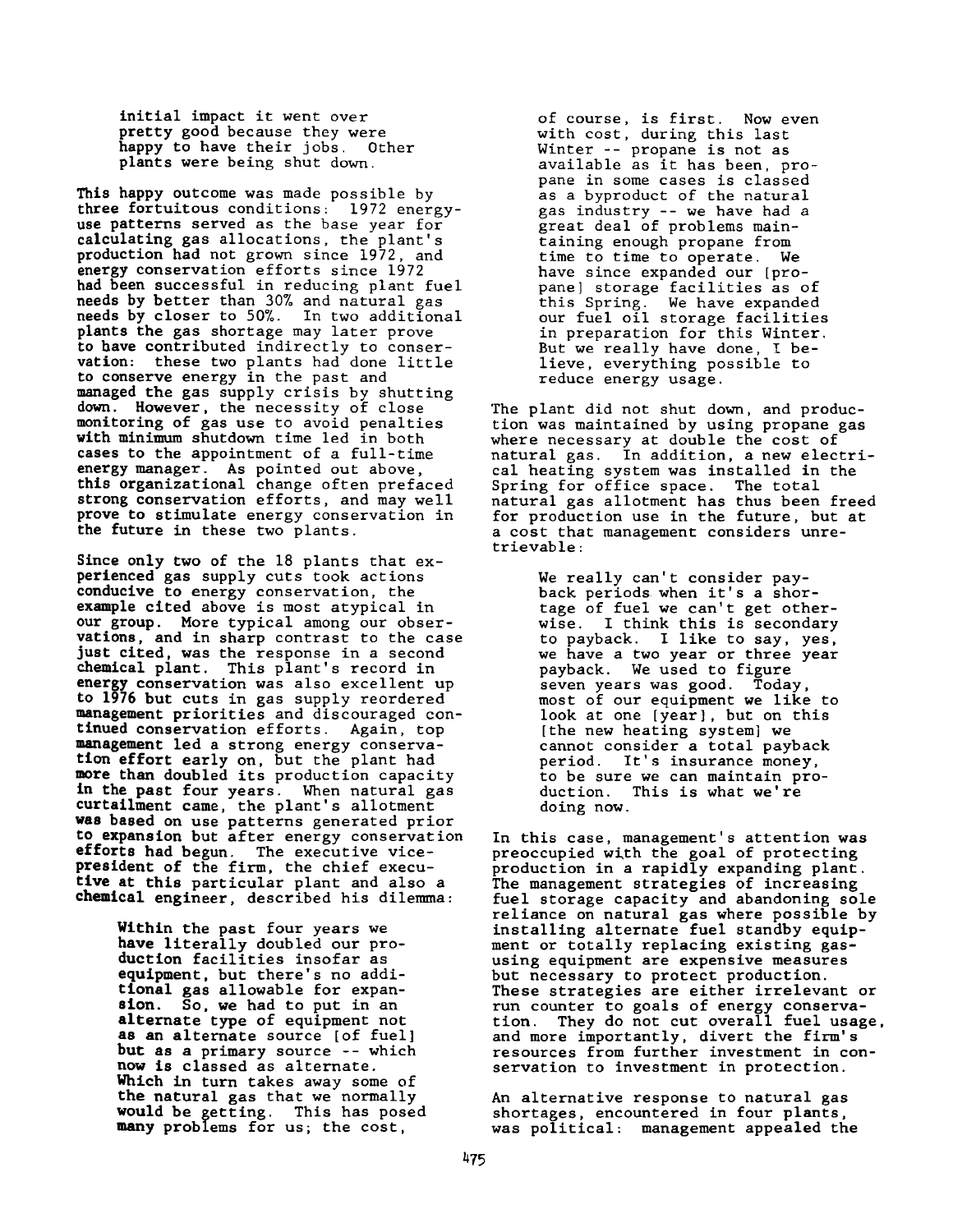equity of natural gas allotments. All four cases were successful in having gas supplies restored. In one case, management met with quick success since the original allocation was based on classification as a dual-fuel capacity plant when in fact the standby coal-fired boiler had not been operative in 15 years. When we visited the plant, a new coal-fired boiler was in the process of being installed. During the crisis period of about two weeks, this rapidly growing manufacturer of computerized machinery had maintained a fairly comfortable work environment by renting several large electrical space heaters; the production process does not depend on natural gas. A latecomer to conservation efforts and a large user of electricity, the company appointed early in 1976 an energy manager trained in finance who monitors energy costs and plans to conduct a plant energy audit.

This plant's strategy typifies a middleground case where management had lagged in energy conservation activity but began to respond to high electricity costs by 1976, before the natural gas crisis. The new energy manager's time was temporarily diverted from starting his projected energy audit in order to meet the problems caused by total natural gas curtailment. The gas curtailment was not viewed by management as a devastating event, however, since it did not interfere with production.

In this plant and two of the others where a political solution was tried and succeeded, natural gas usage was fairly light and not necessary for production. The fourth, a large primary metals plant, is a heavy natural gas user in its production process. Management responded to gas supply problems beginning in 1975 with political action but undertook other measures as well. Ironically, this case's parent company is widely cited in government documents as being heavily involved in solving the country's energy problems. Although we judged energy conservation actions at this plant to be minimal, the president of the firm described to us his multiple strategies for coping with gas supply problems in this older plant with a steady state of production. Again, protection not conservation is the dominant theme:

> We are operating on a 20 year firm gas contract, which means that in 1959 we signed a contract that gave us ten thousand mcf a day, firm, of natural gas. Which turned out starting in 1975 not to be so firm. Be

cause of the nature of our operations, we are damaged extensively if we lose natural gas because our refractories and our furnaces are damaged. It's a very critical situation with us. So, in 1975 when the first shortage developed we were ordered to shut down our furnaces. In essence [this] would have meant that we would have lost our furnaces. And, we went to hearings in Washington, etc., the whole bit, and fortunately were able to keep our head above water. Now the next couple of years the same sort of thing developed, but the mechanisms for dealing with it had been propagated by the FPC and you now can buy gas on an emergency basis but at a very high cost. So, we have been able to get through the last two Winters basically by spending more money. We have, since the natural gas shortage developed, changed perhaps 20% of our natural gas usage to oil. For major uses, however, oil is not a substitute.. .

Another thing that we did: we put the propane system in. We went to Louisiana and you know, it's a jungle down there, and it took us about a year and a half before we were able to buy this gas. But, that is a part of our program to try and protect ourselves. We have purchased gas and propane for emergencies. Propane is really too expensive to use, but in our situation it is an emergency thing in case the gas company calls us up and says, starting now you got no gas!

At this plant, coping with natural gas shortages proved to be very expensive. However, energy conservation at the plant had received very minor attention up to 1976 and no clear future conservation plans existed at the time of our visit.

These few examples illustrate managerial actions stimulated by a common experience under a variety of conditions. There were further variations of responses: five plants shut down to keep within natural gas allocations. Some plants managed the gas shortage easily because of existing dual-fuel capacity and no reliance on gas for production. In one plant, the gas cutback was met by moving all non-production activities from the plant site to rented commercial facilities. Where possible, management's top priorities for